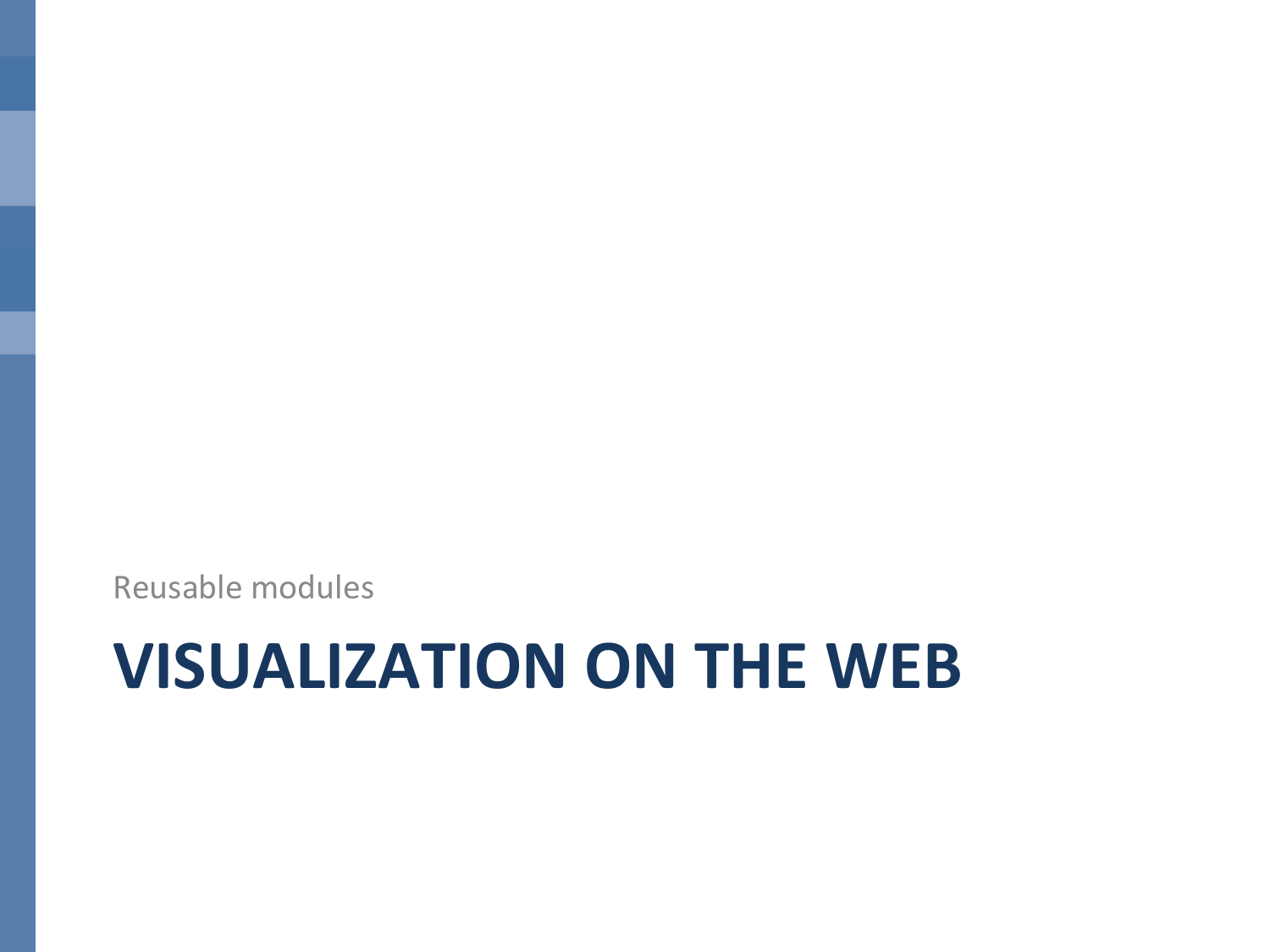#### **From Javascript code to Modules**

- D3. is provides a vast library of examples
- In many projects, an example is modified and adapted for a specific use
- However, the code is difficult to maintain and adapt to different scenarios
- Solution: encapsulate all the code within a module that is bound to data and a container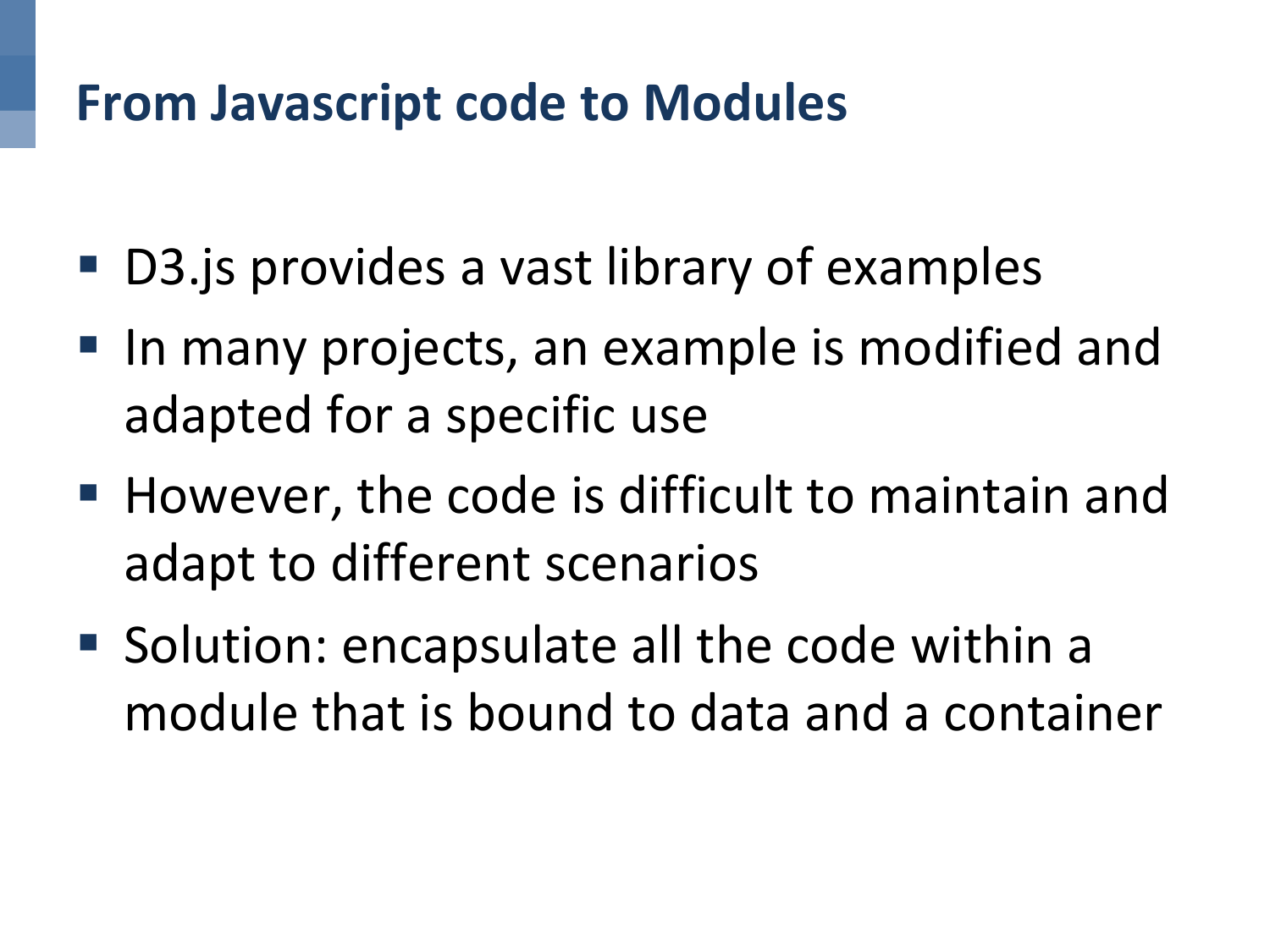## **Javascript and Objects**

 $\blacksquare$  We want to organize our visualization into components for

- Modularity: separate the different parts of a complicated visualization
- Composability and reusability: reuse smaller pieces in different visualization
- Simplification: concentrate on smaller part of the main problem first
- To implement this approach we use objects, i.e. entities with properties and functions
- Objects are not fully supported in Javascript (prior to ES2016)
	- We exploit function closures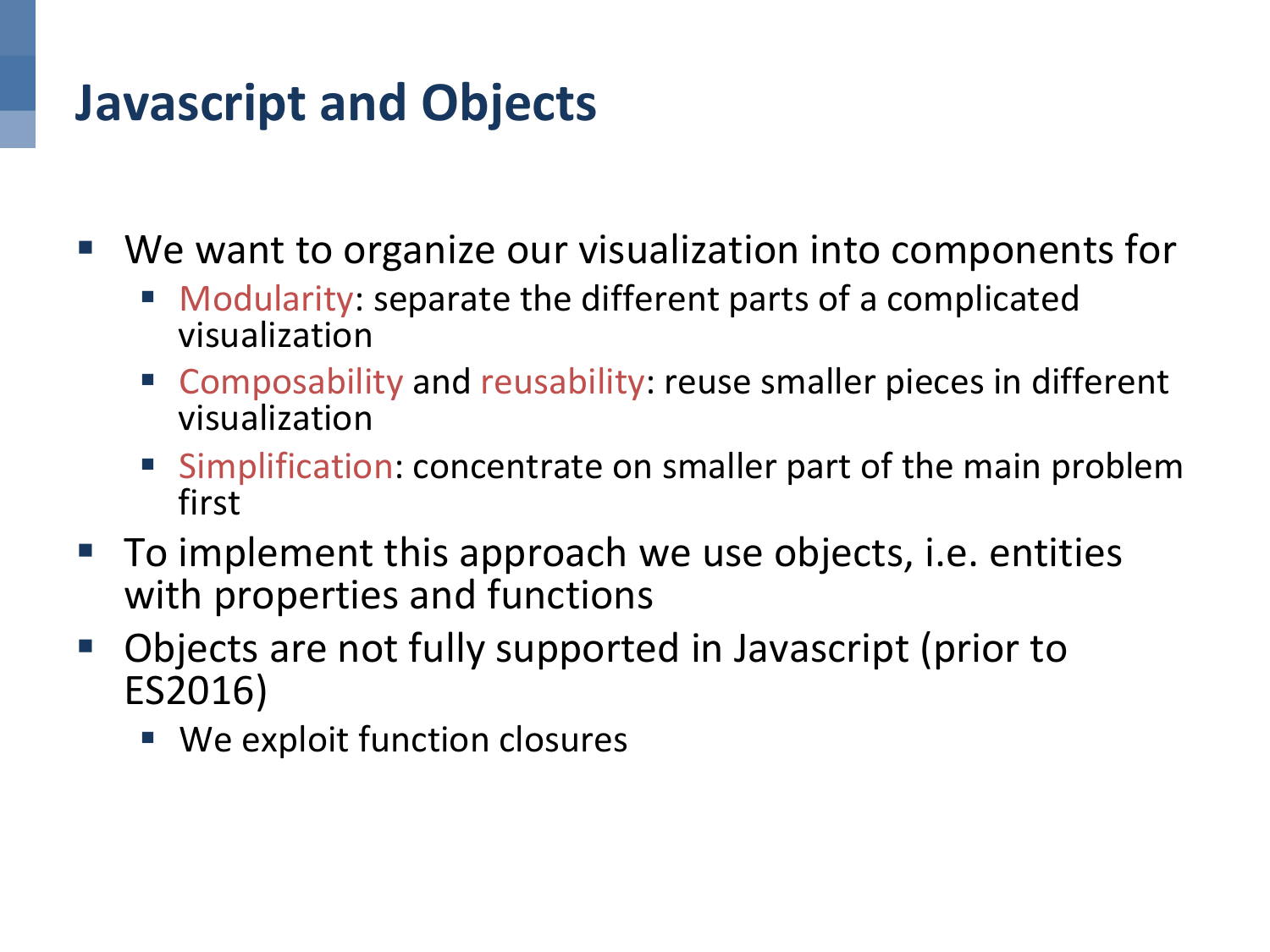#### **An example for Barchart**

// Creates bar chart component and configures its margins  $bar$ Chart =  $char$ () .margin({top: 5, left: 10});

container = d3.select('.chart-container');

// Calls bar chart with the data-fed selector container.datum(dataset).call(barChart);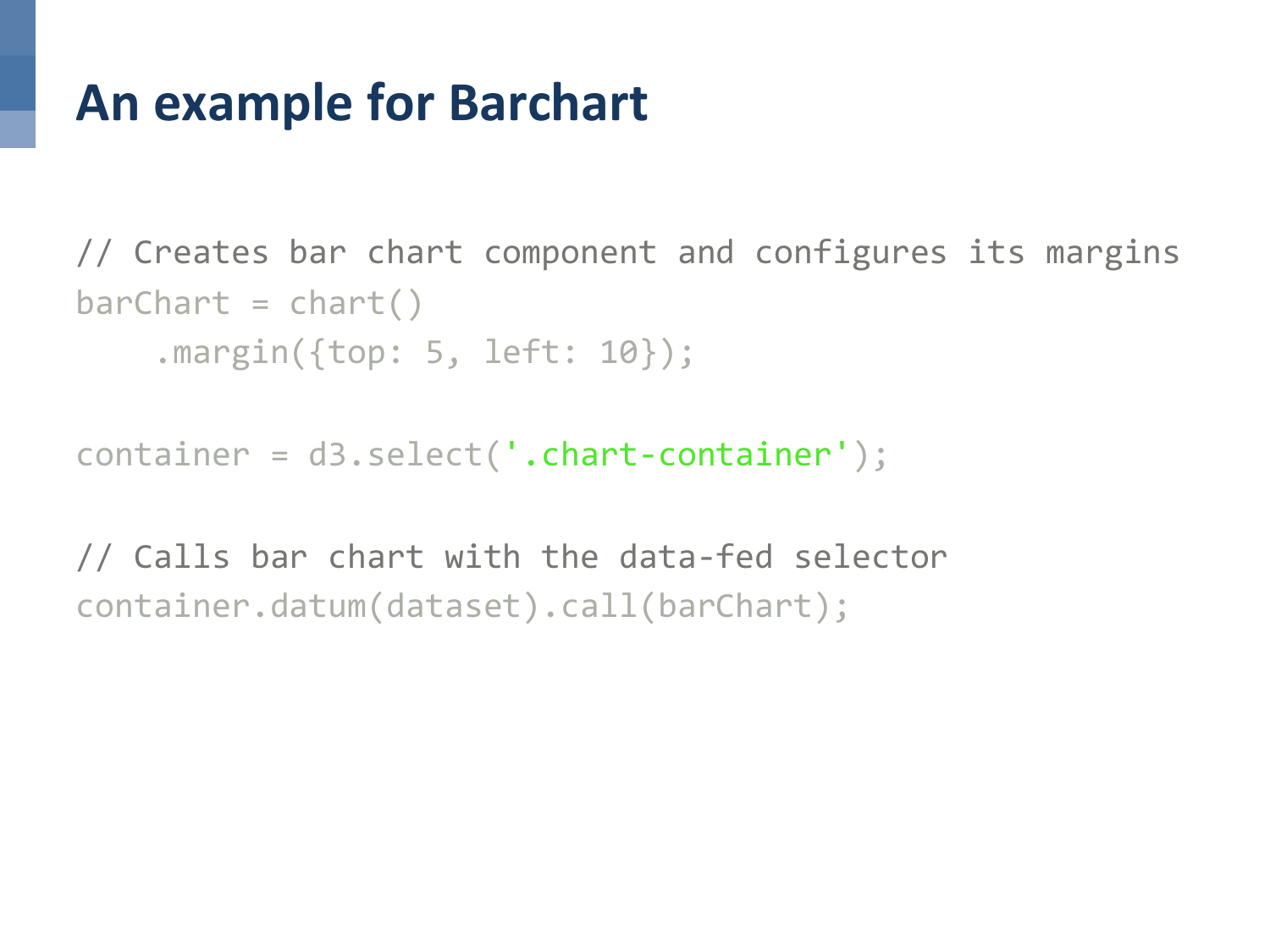## **General schema for a chart**

```
function chart() {
   var width = 720, // default width
      height = 80; // default height
   function my(selection) {
     // generate chart here, using `width` and `height`
   }
 my<u>width = function</u>(value) {if (!arguments.length) return width;
    width = value; return my;
   };
 my. height = function(value) {
     if (!arguments.length) return height;
    height = value; return my;
   };
   return my;
}
                                                           Getter and setter for height
```
Internal properties of the object: width and height

Constructor and preparation for the chart attached to the selection

Getter and setter for width

Export the internal function outside this scope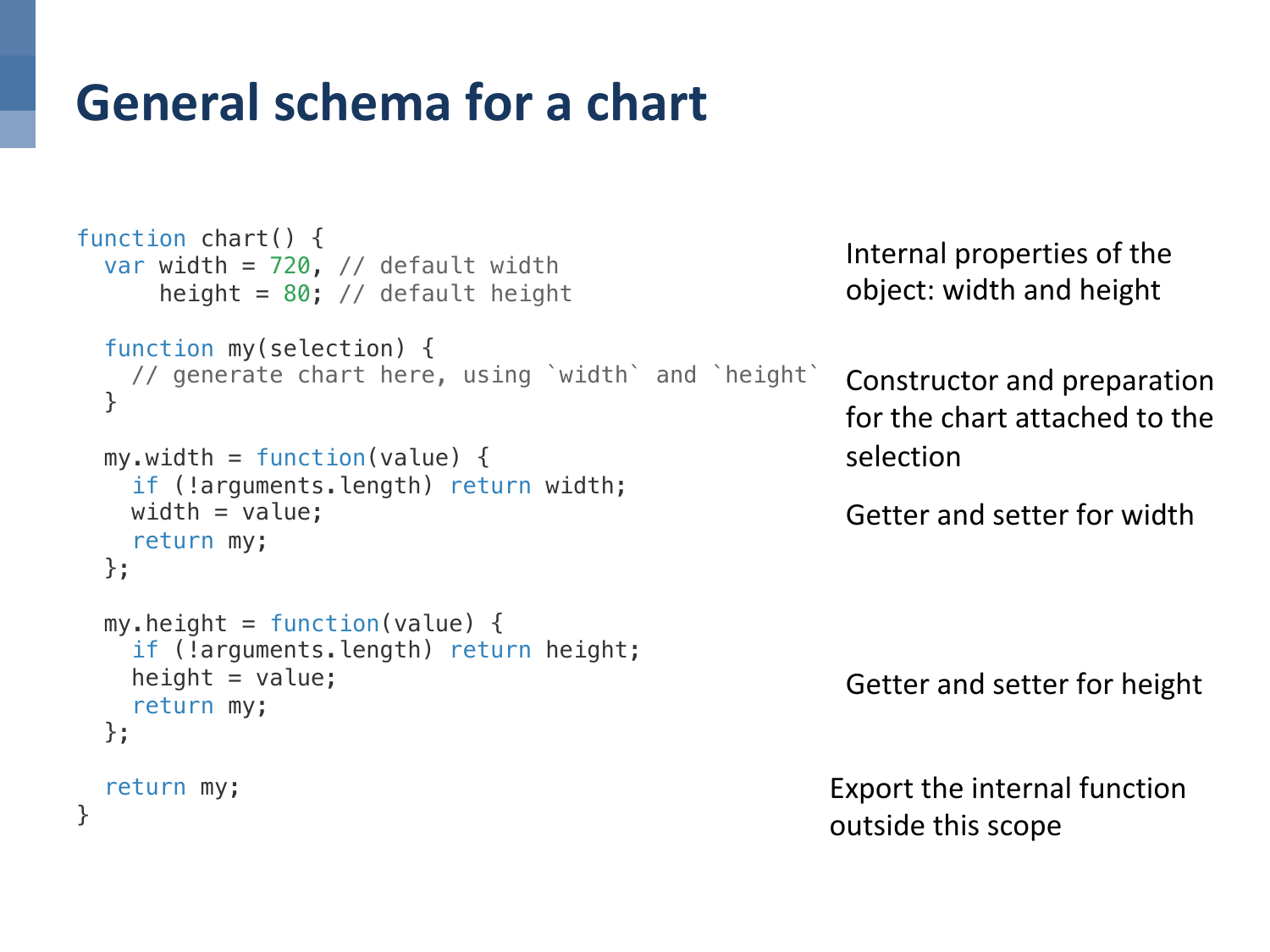## Bar chart as a reusable component

- Specification
	- Input: the component takes in input an array of numbers
	- Visualization: each number is rendered as a bar whose length is proportional to its value; an axis provide reference for the values